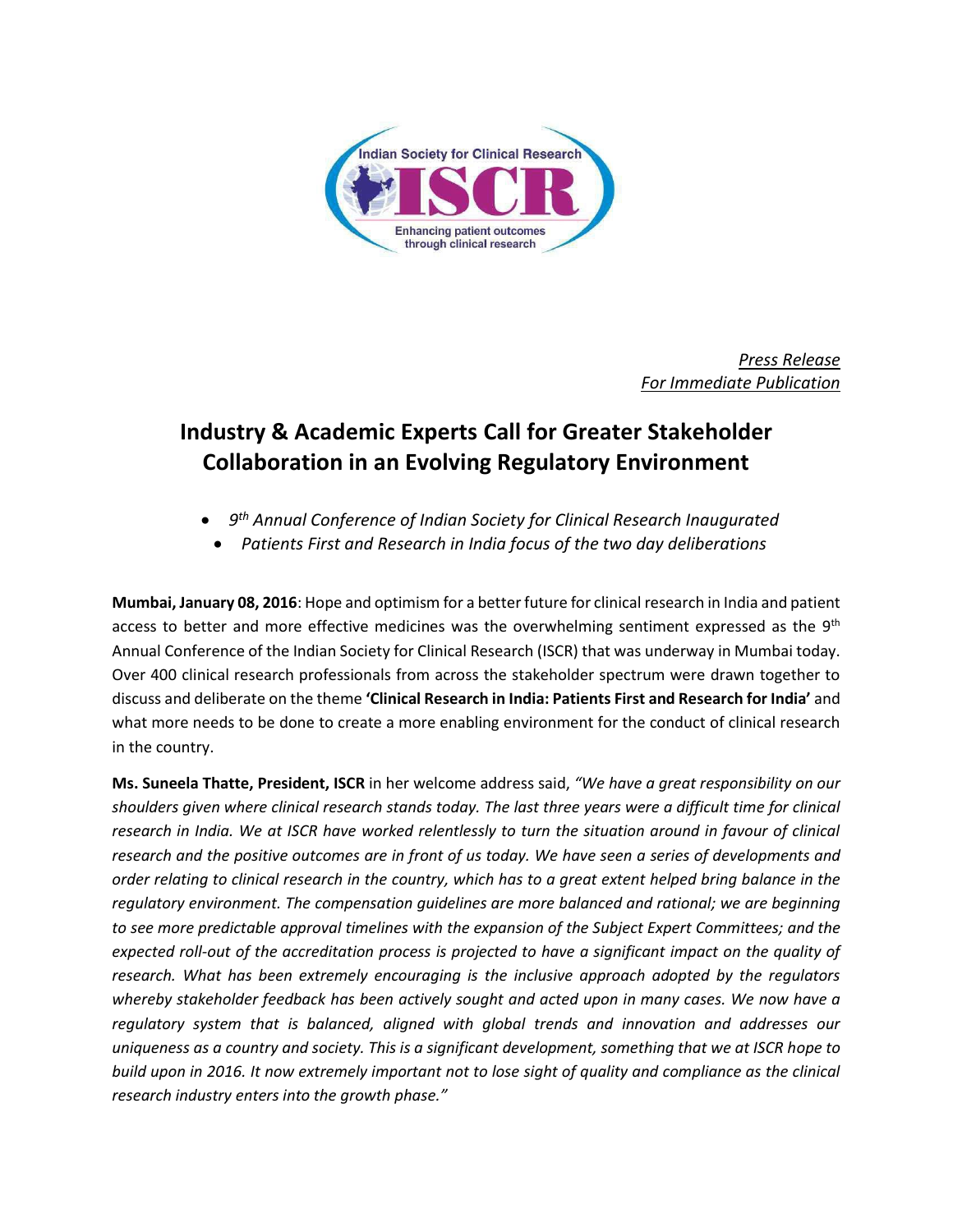A message was, read on behalf of *Dr. K. L. Sharma, Joint Secretary, Ministry of Health and Family Welfare who could not join the conference. The message was, "The Government of India understands the importance of clinical research in India and the industry concerns have been addressed substantially…In areas where we need improvement, the Government is willing to engage with industry stakeholders and academic/research institutions to work out solutions. We are committed to leverage the resources in the public and private sector to ensure cutting edge research in drug related areas."*

The Conference began on a reflective note with a citation in memory of the late Prof. Ranjit Roy Chaudhury whose visionary leadership and commitment to the progress of clinical research in India led the fraternity through its most challenging times and provided new hope of a regulatory environment built on scientific and rational principles. The citation was delivered by **Prof. Y K Gupta, Professor and Head, Department of Pharmacology, AIIMS, & Executive Committee Member, ISCR**, who hailed the role of ISCR in taking on the responsibility of fulfilling Prof. Roy Chaudhury's unfinished mission of developing a patient-centric clinical research environment by bringing together various stakeholders on a collective platform. *"Evidence-based medicine has made the single biggest contribution to the practice of medicine in the last fifty years and this has only been possible because of well conducted trials*," said **Prof. Anil K D'Cruz, Professor & Chief, Department of Head & Neck Surgery, Tata Memorial Hospital**, while delivering an address on Clinical Research to Improve Patient Care – Trials, Tribulations and Success. He drew from several clinical trial case studies to demonstrate the value of clinical research to patients and also highlighted how hospitals that invest in clinical trials provide better hospital care. He also stressed on the need for more investigator initiated research to be encouraged for diseases and illnesses that impact Indian populations to ensure better outcomes.

The conference sessions touched upon topics such as clinical research operations, investigator initiated research, accreditation and understanding the functioning of US FDA advisory committee meetings as also on how technology is redefining the conduct of clinical trials and the use of electronics for the recording and management of health data.

The highlight of the first day was an Industry-Academia Leader's Conclave, which had representation from the heads of industry and academic institutions/hospitals in the country discuss the impact of the last few years on clinical research in India and what needs to be done to bring clinical research in India back on track to meet the increasing burden of disease in the country. Said **Dr. Rajendra Badwe, Director, Tata Memorial Hospital**, *"We need to ensure a permissive regulatory environment that is patient-centric. Improving patient outcomes is our first and foremost objective and we all collectively work towards ensuring that patients have access to latest therapeutic options for their unmet medical needs. In India, the perception that patients are being used as guinea pigs needs to change."*

"*Our patients cannot be disadvantaged and need to get drugs at the earliest. In addition, we need a scientific temperament to be built in our country and an environment and enabling policy that will foster research*," said **Mr. K G Ananthakrishnan, Managing Director, MSD India**. Agreeing on the need to highlight the contribution of science to society, **Mr. Sharad Tyagi, Managing Director, Boehringer Ingelheim**, said that some fundamental issues like science and its perceived exploitation still need to be addressed and perceptions about science need to change in our country.